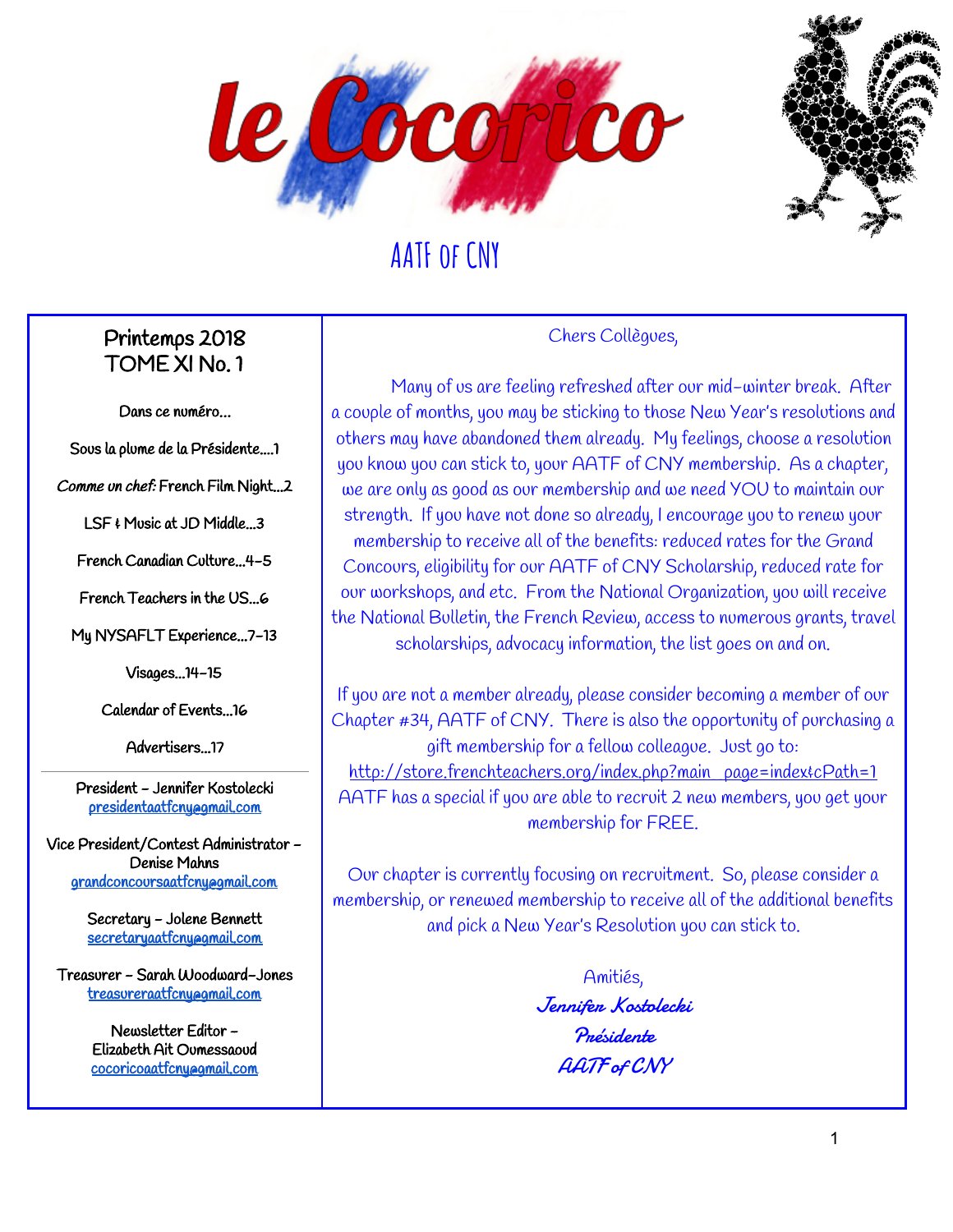



#### Comme un chef: French Film Night

March 28<sup>th</sup>, 2018 6:30 PM Community Library of DeWitt and Jamesville Community Room

The AATF of CNY is proud to announce its annual film night, scheduled for March 28th, 2018. We have partnered with the Community Library of DeWitt and Jamesville, a splendid new facility located at 5110 Jamesville Road, DeWitt, NY 13078. Starting at 6:30 PM, French teachers, French students, French-speakers and Francophiles of all ages are welcome to enjoy

the film Comme un chef. Light refreshments will be provided and discussion will follow the film.

Comme un chef is the story of a young man, Jacky, who dreams of creative cooking in the vein of his mentor, Alexandre, a veteran chef played by Jean Reno. Alexandre is in need of new ideas for his famed restaurant, the Cargo Lagarde, before the critics arrive to decide his fate. This "comédie culinaire" from 2012 is rated PG-13.



Check out the trailer here: <https://www.youtube.com/watch?v=cf2Nk3Ld8Og> and please join us on March 28<sup>th</sup>!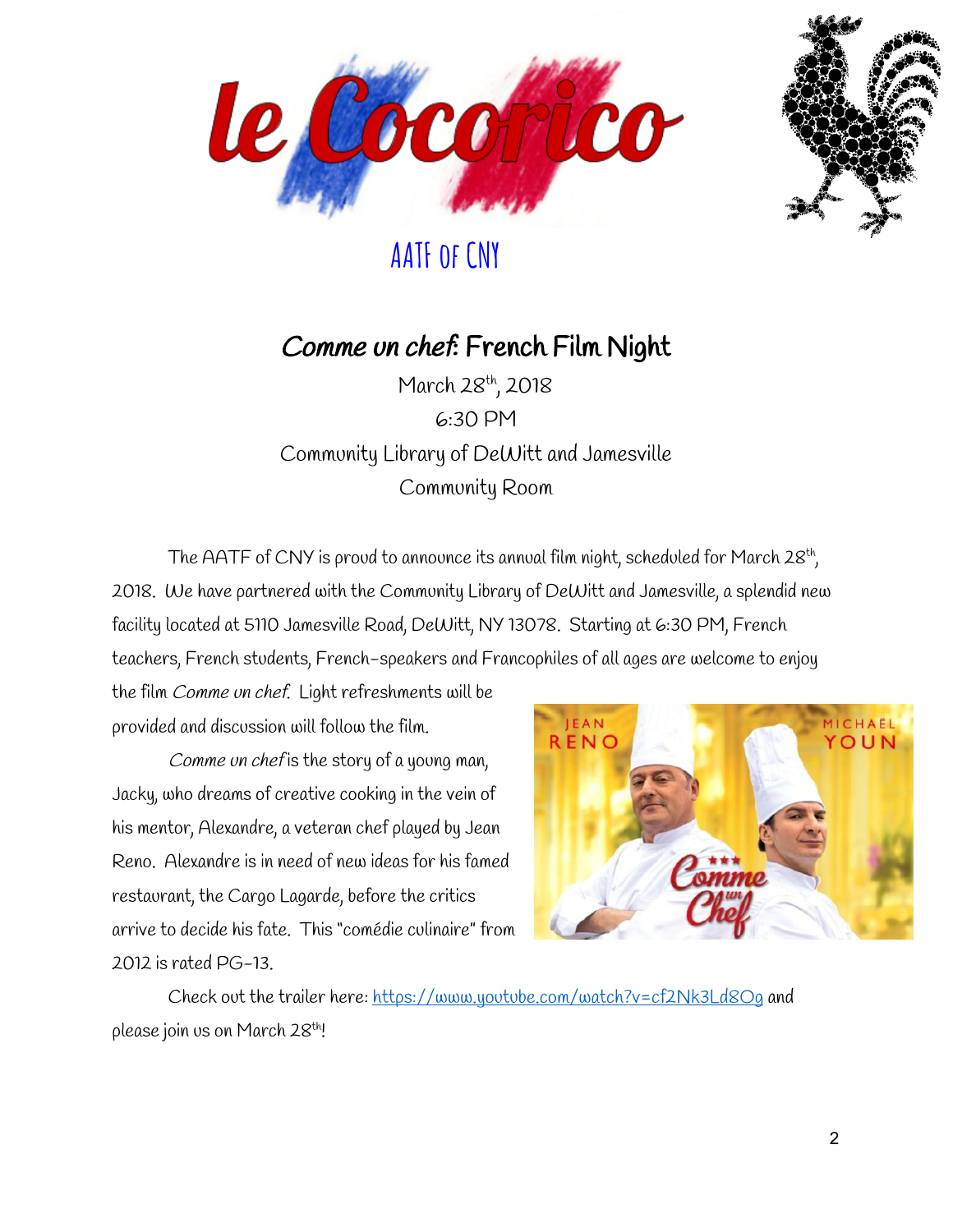



#### LSF & Music at JD Middle By Ellen Kotzin

A fun activity we use in my French 6th grade classes at Jamesville-Dewitt Middle School is LSF (French sign language). I began teaching the French alphabet while doing the signs. I was encouraged to do this a few years ago when I couldn't directly speak to a student's parent who was deaf. But why not learn some sign language and also FRENCH too! There are slight differences in the alphabet.

My classes enjoyed that but I had an idea which kicked it up a notch for FRENCH WEEK. There is a Youtube channel called HAUTE LES MAINS where they sign songs in French to some popular tunes. I had my two 6th grade classes learn to do the signs for SUR MA ROUTE by BLACK M (United Kids Version). They loved it and I filmed it! I then thought that to make this even more meaningful, I had the school perform parts of it with the kids so my classes could send the video they made to Collège Giroud in Vendres, France. So various teachers from the building areas danced to the music as my students signed in French. Their pen pals were able to see what an American school looked like and also kids their own ages.

Here is the video!

<https://tinyurl.com/LSFkotzin>

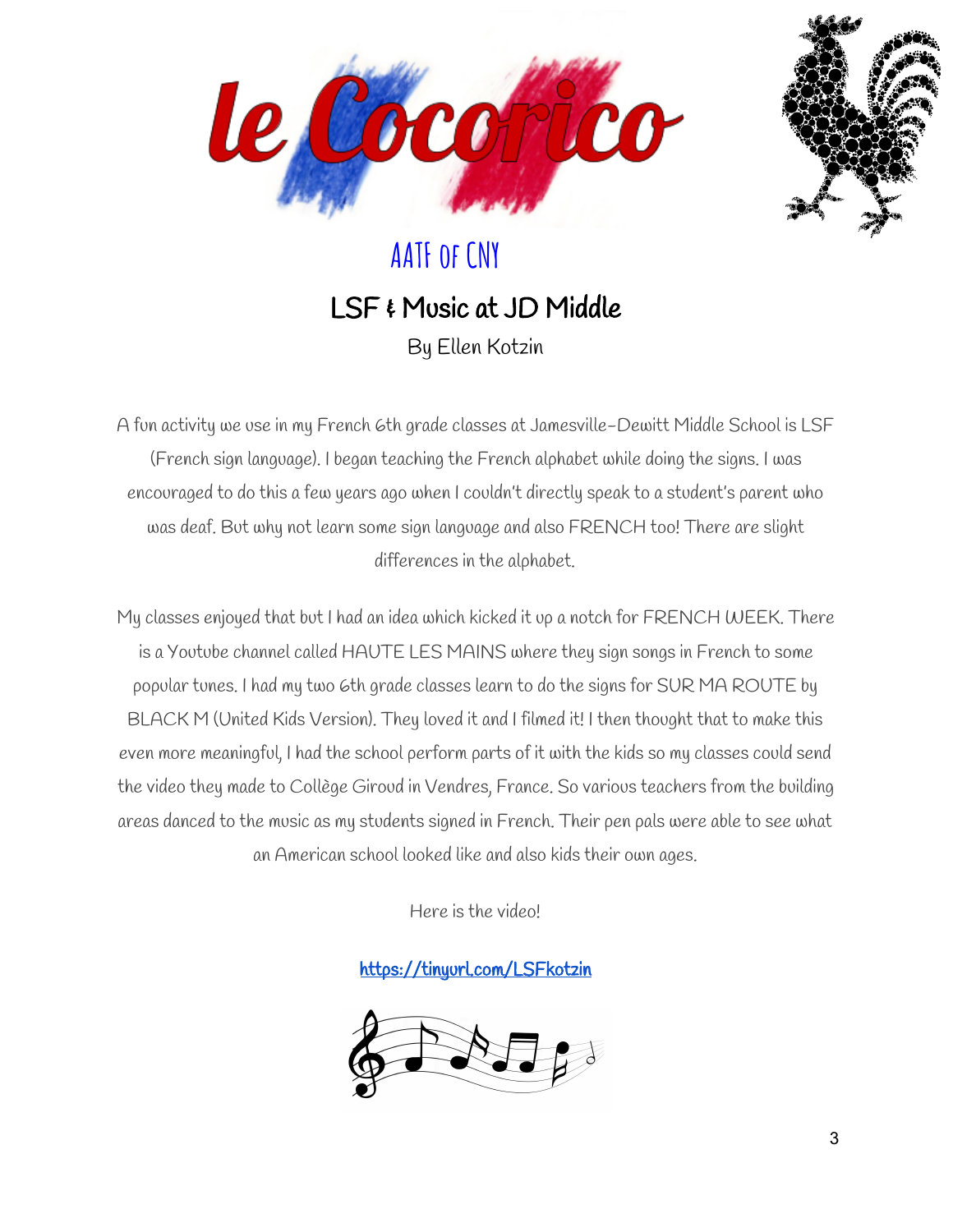



#### French Canadian Culture at Watertown By Ann Elyse Foltz

Bonjour to my French colleagues!



I taught an interesting set of French Canadian cultural lessons in January that I thought would be of interest to you. In our 8<sup>th</sup> grade AIM  $\,$ teaching material, the students have learned about Moncton, Nouveau Brunswick. The material included a lesson on "Le Grand Dérangement",

which is the sad period of Canadian history during which 12,000 Acadian men were forced from their homes by the British and shipped to Louisiana. The Acadian region includes parts of Nouveau Brunswick, Nouvelle Écosse, et l'Île du Prince Édouard.

Henry Wadsworth Longfellow (an American poet) wrote a beautiful epic ballad entitled "Évangéline" commemorating this period of history and telling the story of a young Acadian woman who lost her fiancé in Le Grand Dérangement and spent the remainder of her life searching for him. The poem is very long, but I selected portions of the poem to read out loud in class, and I was amazed at the magical spell that descended on the students as I read the poem. They were entranced by the love story and the grief of the Acadian women and children whose husbands and fathers were taken from them. We also listened to a song written by Annie Blanchard, a Canadian singer, based on the poem by Longfellow. There are several versions of it available on Youtube. I found one that had beautiful line-drawn illustrations of the time period, with photographs of the Acadian region in the background.

The following day, my students were able to participate in a virtual field trip which I had set up through Jefferson-Lewis BOCES, funded by a grant which Watertown's Superintendent of Education, Stacy Edgar, had obtained for us. The virtual field trip was one offered by the Center for Interactive Learning and Collaboration (CILC) and the name of the program was Jean-Paul LeFranc, French voyageur. The kids had a lot of fun learning about the roles of the French voyageurs as they paddled from Montréal to the fur trading post of Grand Portage in Minnesota.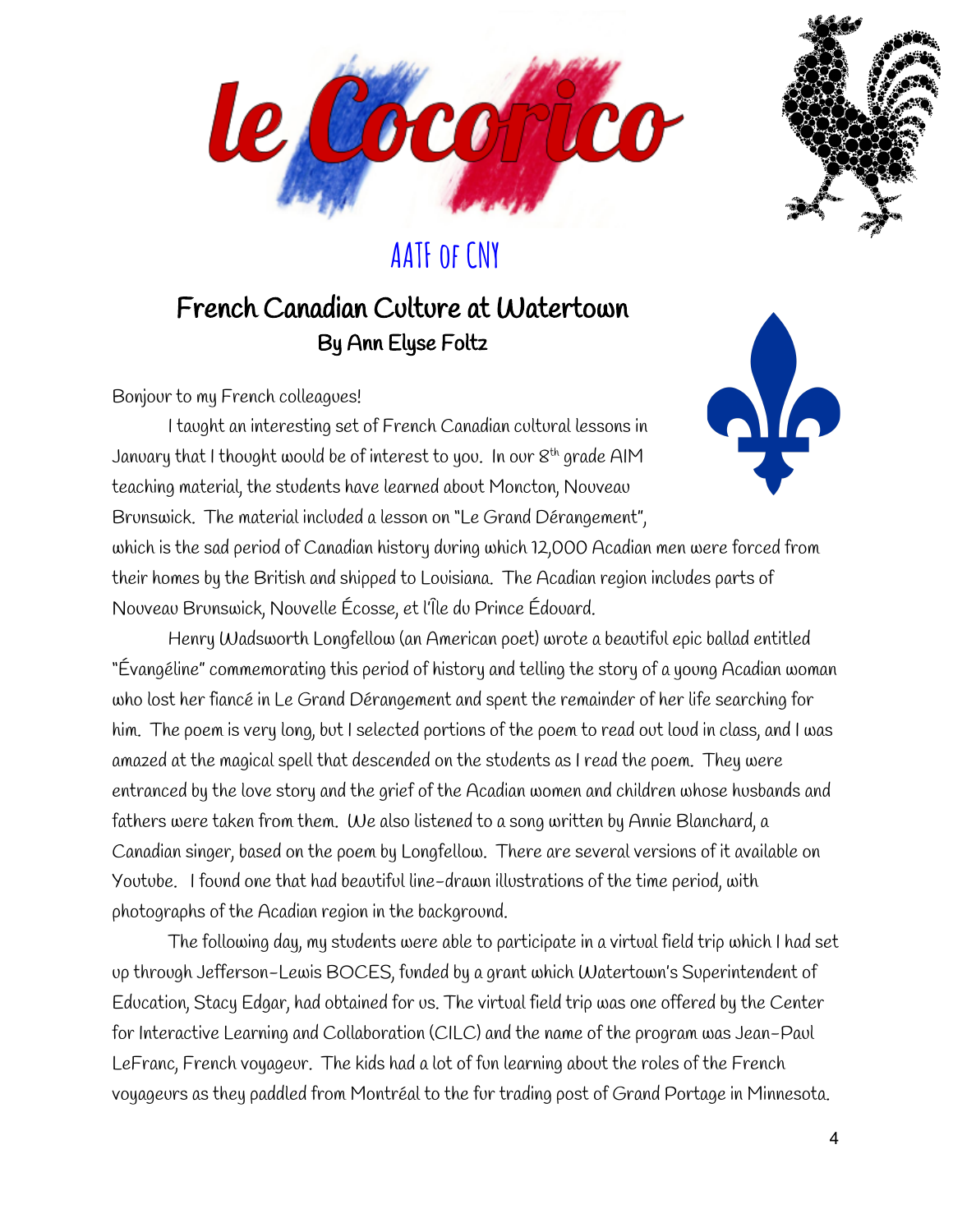



The presenter was dressed in typical voyageur dress and he interacted with the kids as they discussed what he was wearing and why. He was standing in front of a large birch bark canoe, which he also explained to the students. He selected different students to play the roles of members of the expedition, including the cook, the steersman, and the fur trading company representative. He made the students laugh a lot!

I tied the two lessons together by having the students fill in a map of North America. They had to color in the French speaking areas of the Acadian settlers and of Québec, and also trace the route that the voyageurs took from Montréal to MN and back, and the route from Acadia to Louisiana. The students also read a recipe in French for soupe maison acadienne traditionelle (aka split pea soup) and I brought in a crockpot full of split pea soup so the students could all try a little. Most of the students loved it, but there was some dramatic rushing to the water fountain, as would be expected in any 8<sup>th</sup> grade classroom. I let the students know that split pea soup was such an important staple of the French Canadian diet that it was even used as an insult to caricature all French Canadians, as they would soon observe in the film they were to watch.

I wrapped up this unit by showing "The Rocket" (the aforementioned film- the career of hockey player Maurice Richard) to the students and having them pay careful attention to which characters in the film spoke English and which ones spoke French. The students discovered that the factory managers, the policemen, and the hockey managers and coaches all spoke English, while the factory workers and many of the hockey players spoke French. The students were surprised to learn that at that time in history, the higher paid jobs went to English speakers. My students generally think of French as a language of prestige- of international politics, diplomacy, and fashion and art. They have a hard time understanding why French Canadians were treated as lower class citizens, and why Maurice Richard had to fight so hard to defend his countrymen and his language.

As a whole, I think this has been a successful series of lessons on French Canadian culture. I highly recommend all of the resources I have used!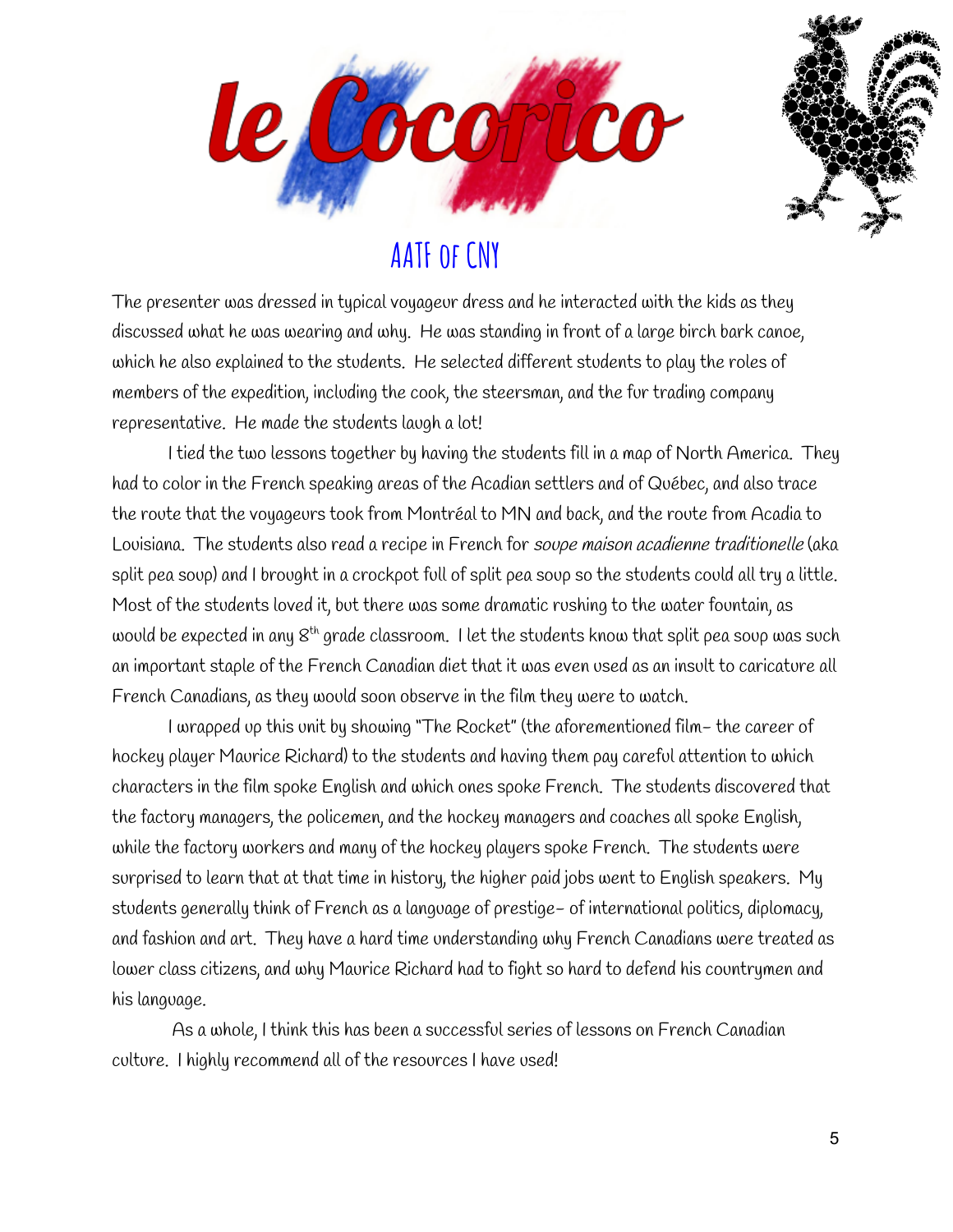



## Facebook Group Alert: French Teachers in the US By Elizabeth Ait Oumessaoud

In November, my English teacher friend Aurelie came with 24 students from Brignoles, France to stay in Vestal. She was absolutely fascinated with how the American style of education worked and was in and out of as many classes as she could fit into our busy schedule during the 10 days they were here. She thought American teachers were incredibly creative and she introduced me to a FB group called **French Teachers in the US**. I have to say, my life has never been the same! Who wants to recreate the wheel? Not me! This group is absolutely wonderful. In order to join, you have to fill out a form with your school district, email, what you teach, etc. to be approved. They follow a semi-strict set of guidelines for members, but all in all, it's a forum for questions, lesson sharing, photos, and an awesome place for you to be a French teacher and share with other French teachers from all over the country! I've benefited from this group for numerous French Club meetings, have gotten ideas for music, and have been exposed to current events that are 100% relatable to what I'm doing in the classroom. So, if you have a Facebook account and want to be inspired, search the group and join as soon as you can! You'll be grateful you did! :)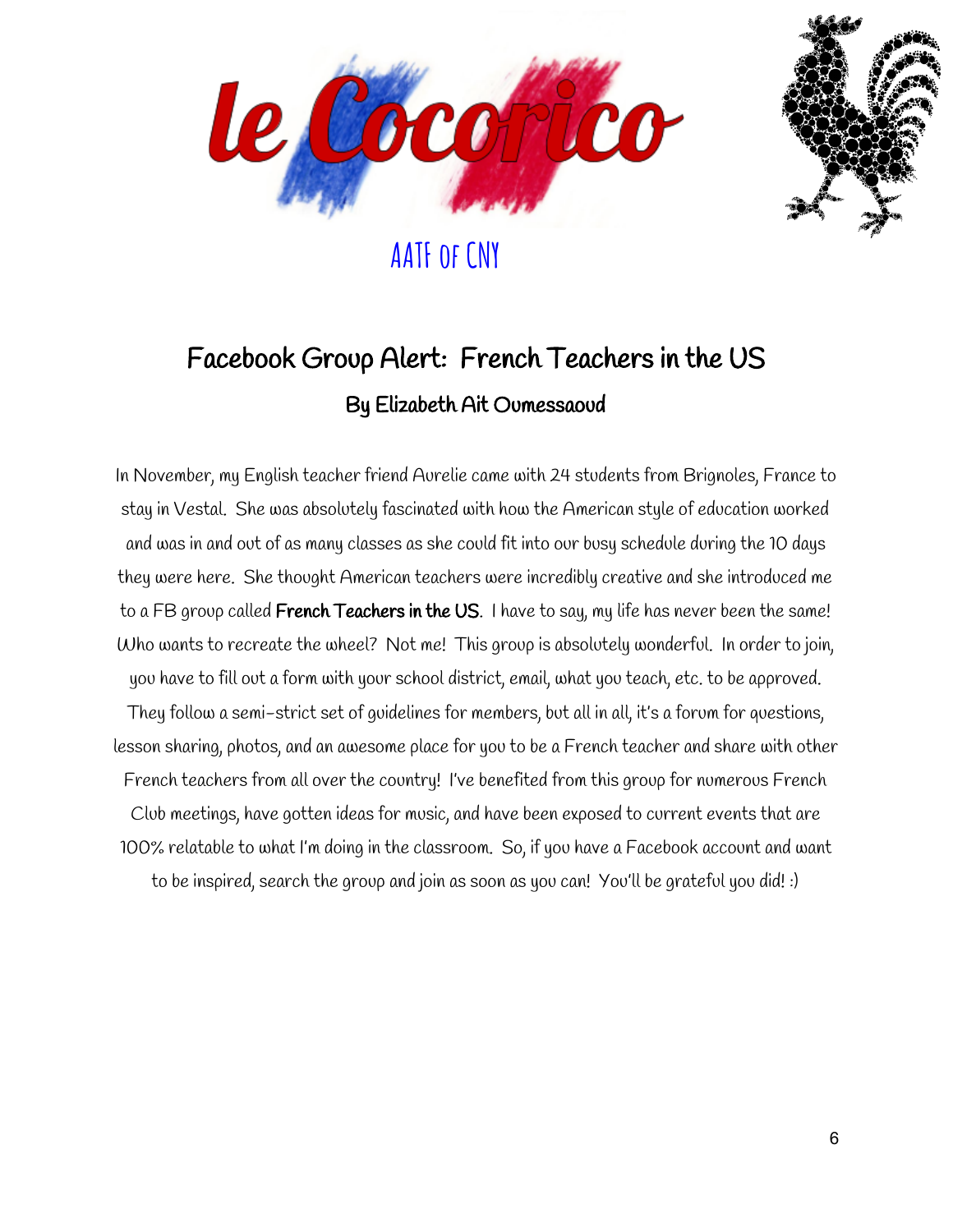



#### My NYSAFLT Experience: How A Language Conference Opened My Eyes to Language In the Classroom By James Corl



It was a sunny day in Niagara Falls. The sun beat down on the ground on a surprisingly warm fall day. As I made my way to the conference center, nervous was an understatement. You see, months before, I had been accepted to speak at 100th Annual NYSAFLT Conference. It is nerve wracking under any situation, but I had an extra reason to be anxious; I had only turned fifteen three months before, and was about to speak to teachers and other professionals in the field.

As I walked in, there was a great buzz around my father and I. Language teachers, from all over the state, were walking back and forth, from the main conference room and back. As we checked in, my dad reassured me that he would be back soon with the rest of my family to help prepare for my presentation, in the early afternoon. Until then, I would attend the opening meeting which was for all attendees, and then pick one of the many workshops to attend.

Once we parted, I found myself at a table of vibrant teachers from across the state. One r was a Spanish from the Southern Tier, and another taught French. He was from the Rochester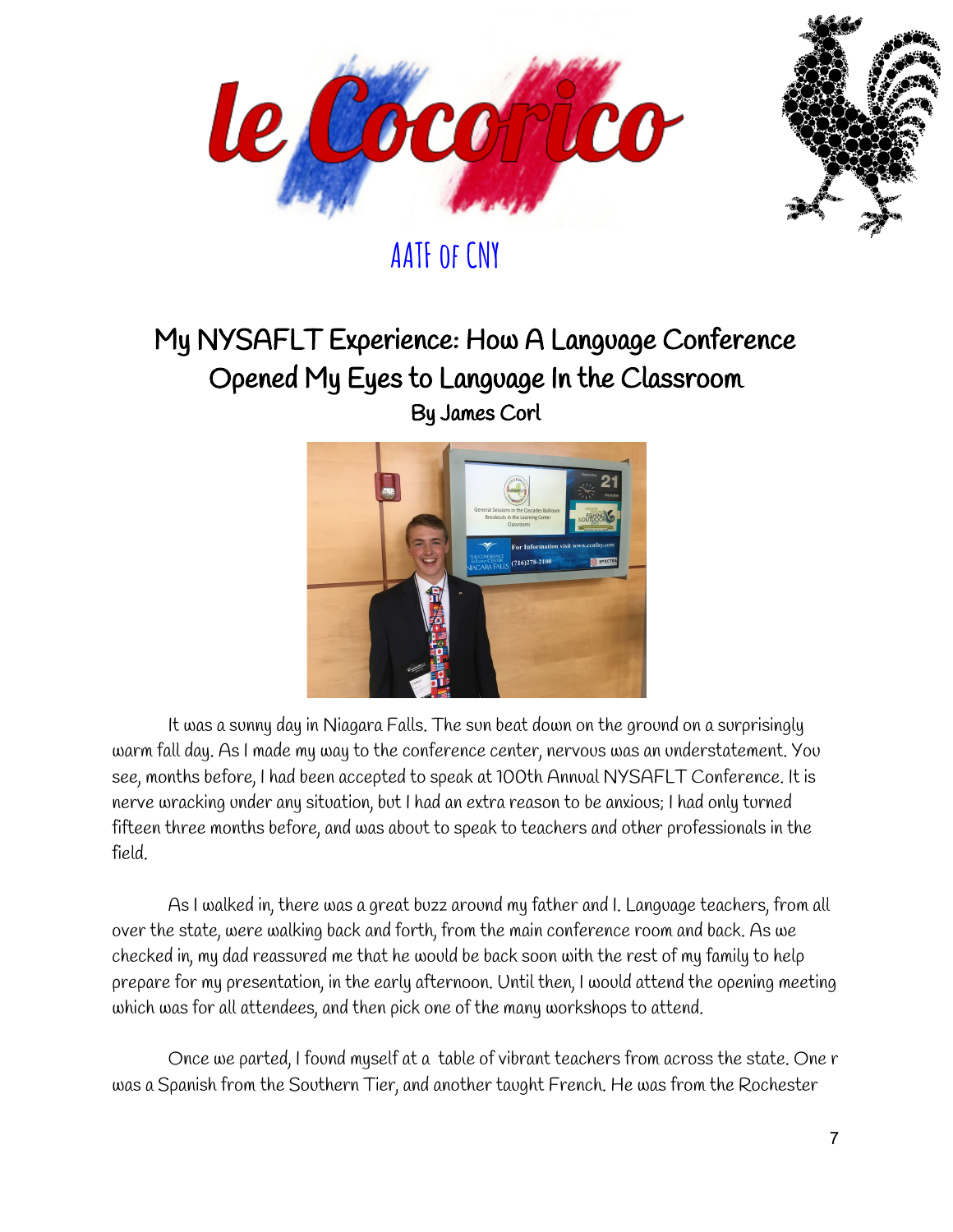



area. I felt right at home with a vivid conversation filled with our experiences, methods, and what we hoped to learn at the conference that day.

Soon enough, the meeting started. The executives of the NYSAFLT organization talked about how things were going at the executive level. A duo of teachers talked about how advocacy efforts at the local and state level were going.

The pinnacle of this opening session was the keynote speaker, Greta Lundgaard. She talked about how even though NYSAFLT has been going strong for 100 years, and that much has been accomplished in the field of foreign languages, the work will and must continue, even after the energy, passion, and excitement begin to fade after this conference. After a rousing ending, along with a standing ovation, we were dismissed to go to the exhibit hall.

However, before moving to the hall, I met with some of executives of NYSAFLT. I am deeply indebted to them, as they made sure that all my needs were taken care of, and any questions I had were answered. I had only communicated with them via email, so it was very nice to put a face to the name. As we visited, I told them how much of an honor it was to be presenting here, and they wished me good luck.

In the exhibit hall, there were many different resources in the field of language learning. It was a language learning paradise! Some booths were offering new textbooks, demonstrating why you should purchase their product, and not their competitors. Some booths displayed travel options for students, so they could acquire the language and use it in a meaningful context abroad. Many of these programs were also coupled with volunteer opportunities, to help broaden students' horizons about the world around them.

The final group of exhibitors included national language teachers' associations. This included AATSP (American Association of Teacher of Spanish and Portuguese), ACTFL (American Council on the Teaching of Foreign Languages), and the AATF (American Association of Teachers of French). In fact, I am writing this article on the advice of the AATF's representative, who wanted me to write about this experience :).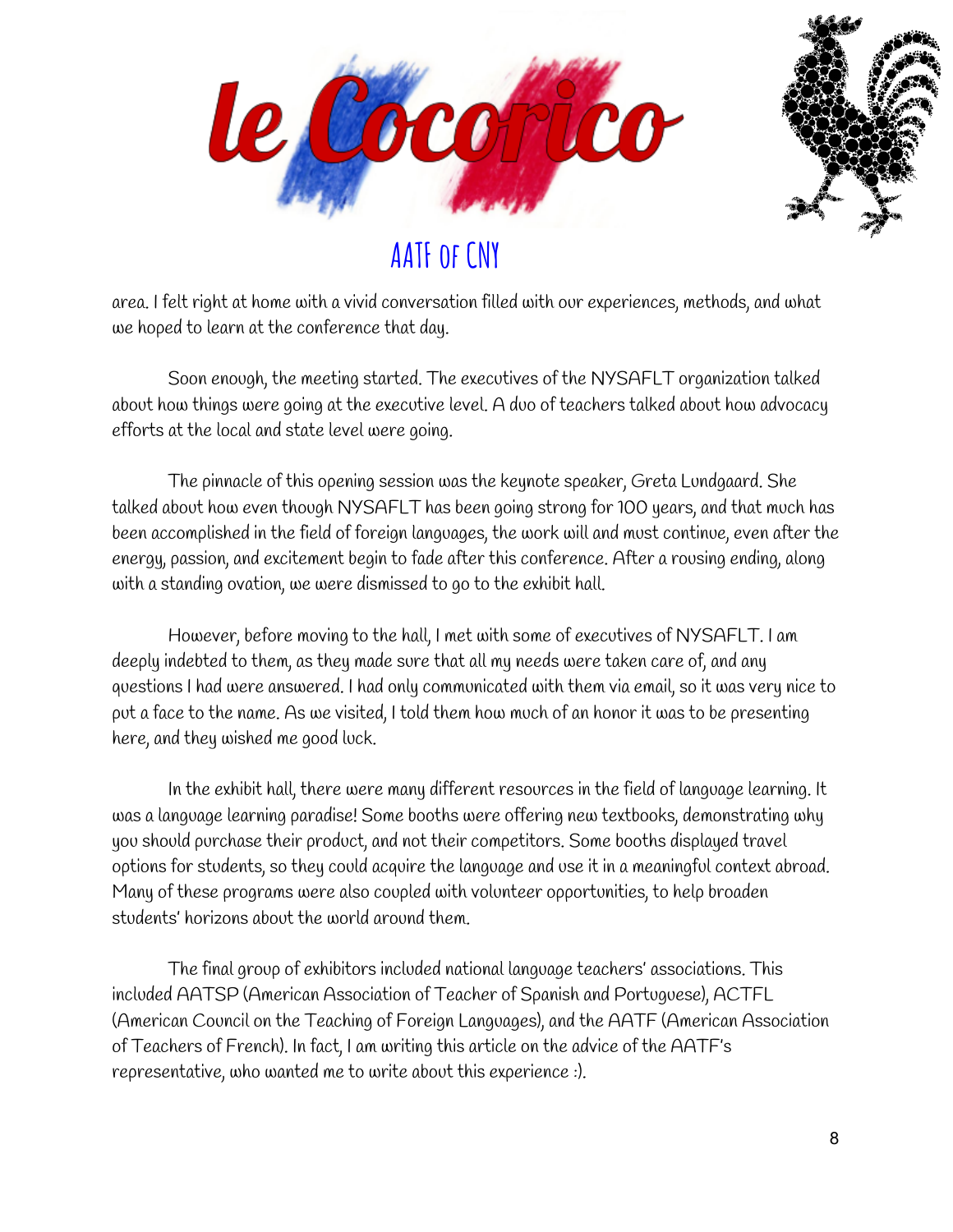



I relished this time, talking with professionals from all over New York about language acquisition, travelling to foreign countries, and even my love of language learning which started when I began French in 7th grade. I even learned some slang; the expression "¿Que lo que?", or "what's up", in Spanish. It's only used in the Dominican Republic, and my friend, who recently immigrated from there, was so surprised and enthused that I used some Dominican slang. I even ran into some teachers from my school district!

After the break, I headed to a wonderful seminar on oral proficiency focusing on how it can be achieved through formulaic questions, or memorized phrases and responses. I thoroughly enjoyed the presentation, as there were many similarities with my presentation, and the handouts were excellent. Coincidentally, the presenter knew my grandpa, as they had taught together at the same college. What are the odds?

Before I knew it, it was time to break for lunch. As I did in the morning, I found a lively group to sit with. One was a teacher from the Adirondacks, who taught Spanish. She even grew up in the country of Spain! Another teacher was born in Haiti, and was trilingual, speaking Haitian Creole, French, and English. Finally, another teacher I sat with also taught French, but taught it for an IB program (International Baccalaureate®, a series of courses comparable to the AP program), and also taught a class for the New York State Seal of Biliteracy.

Before I knew it, it was time to break for lunch. As I worked on my second piece of chicken (I am a big eater), I began focusing my attention more on my own presentation, now only about 45 minutes away. My family would be arriving soon, and my thoughts turned to the overall execution and attendance of the seminar.

I wondered how many people would end up coming. Would there only be a few in attendance? Many teachers? I thumbed through the program, and realized that I was in the same time slot as many other great presentations. One was a roundtable discussion with the executives of NYSAFLT, on how to expand upon the realm of foreign languages in schools across New York. Another dealt with a project-based approach to learning a new language.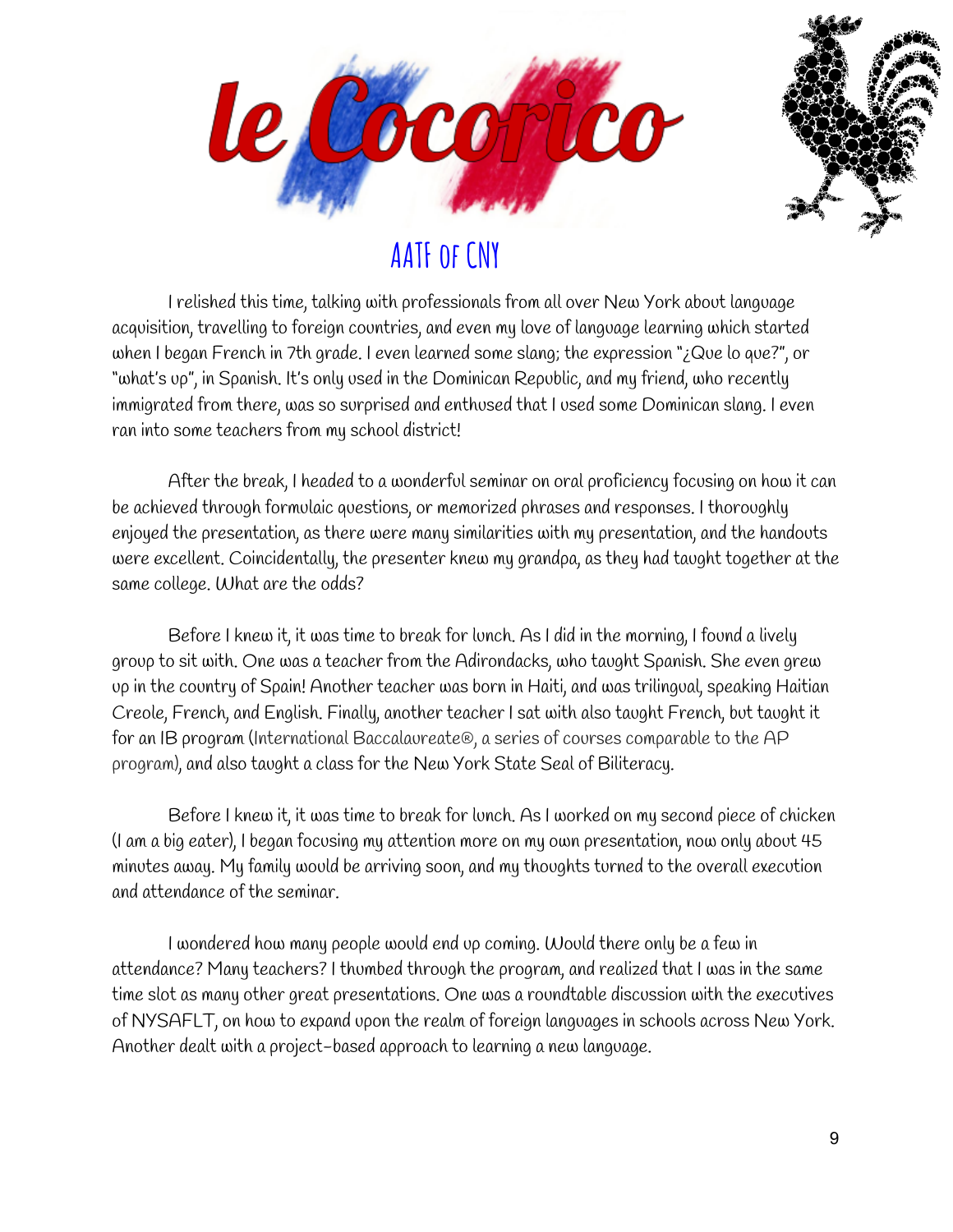



As lunch wrapped up, I immediately went to my presentation room to start setting up. Sure enough, my family was waiting for me, eager to start setting up. My mom had recently bought some international centerpieces, which we to those up at our welcome table. My dad helped me organize all of my handouts into neat, sharp folders to be distributed as well. The final touch to the table was something I created myself; my language binder. Whenever I had accomplished something in regards to language learning, I put it in this binder, the day it was completed/published, and it was placed in special page protectors. Some of the things I included were: brochures from the language club I started in 8th grade, charts marking the growth from the Festival of Nations I sponsored from the language club, and my five published articles on language learning.

After beginning to learn Italian in 7th grade, there was an informal club for those who wanted to learn foreign languages at my school. We were all friends, but the languages spanned from Russian, to Japanese, and more common languages like Spanish. The next year, I established a Language Learners Club, so even more people could learn foreign languages through the club. We feature guest speakers from foreign countries, certain days (ex: French Day), and learn about culture through food and videos.

Once our table was set up, we had approximately 30 minutes until my presentation started. I started my computer, and I went through my presentation one final time, making sure that everything that I wanted on my Prezi was there. Once I finished it, all I could do was wait until teachers found their way to my seminar.

Soon enough, in what seemed like a second later (but was actually 15 minutes later), two graduate students found their way into my presentation. They explained to me that they had been looking forward to my presentation all day and they came early to talk with me about my perspective on language learning.

As the time passed, more and more seats filled up. Each person grabbed a manilla folder, giving a thorough look over its contents. By the time 1:30 strolled around, over thirty seats had been filled. I was ecstatic! As much as I would have liked to share that enthusiasm, I kept a level head, and started my presentation.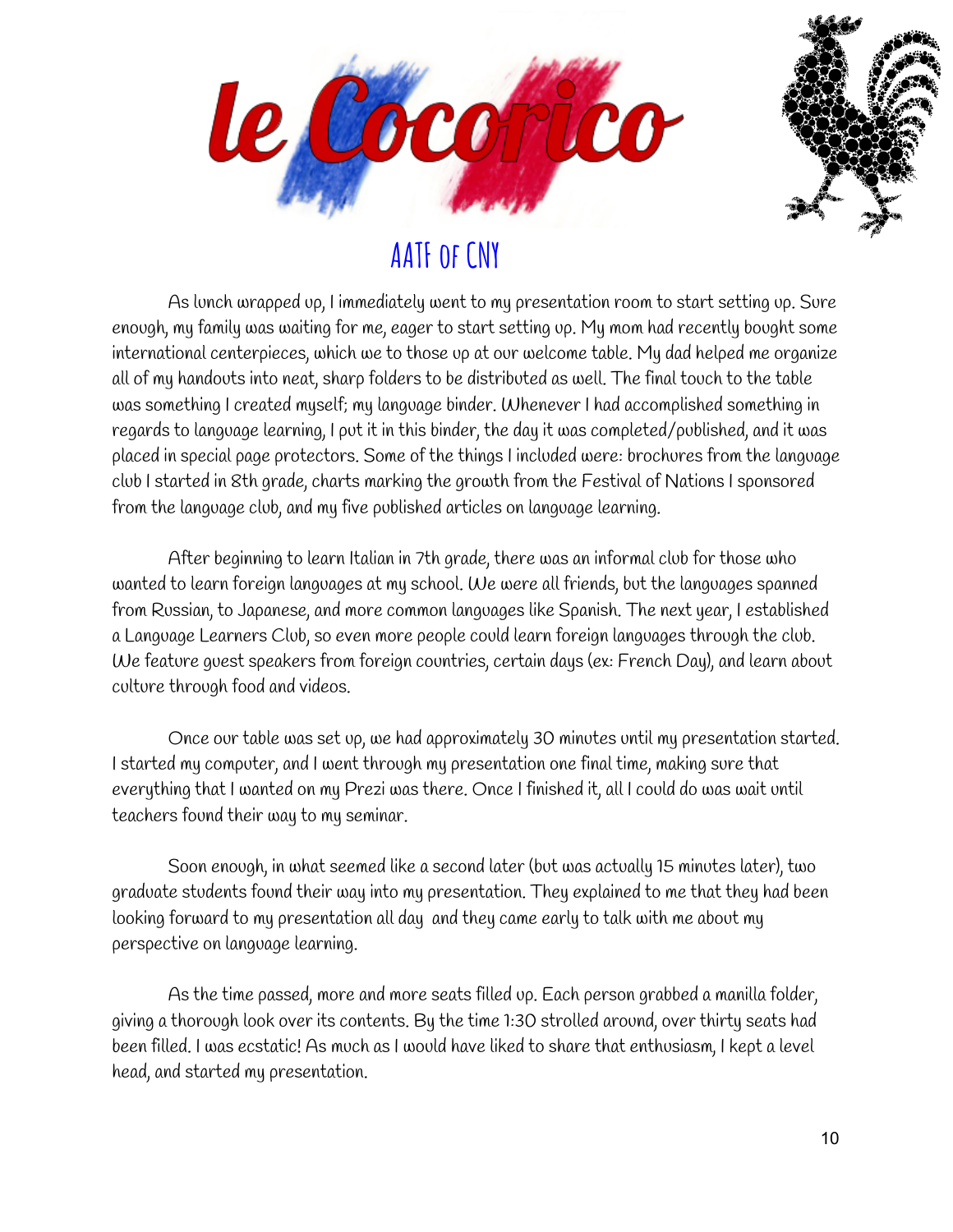



My family sat in the back of the room, and as I started talking about my background and passions, I realized that both my mom and dad were crying their eyes out. I knew that they were just extremely proud, and I had to quickly turn to the rest of the audience before I got too distracted.

My presentation was titled, "Say Goodbye to Shy: A Student's Perspective in the Classroom". Accordingly, I spoke about how I learned Italian to proficiency by myself (as a 7th and 8th grader), and how those same principles can be applied to the classroom to make students more proficient.

A major point from my presentation was making everyone feel awkward, as all students do when speaking a foreign language. Due to this awkwardness, kids tend to shy away from speaking, as it is too "risky" and "embarrassing"; hence the title, "Say Goodbye to Shy". But how would I go about showing this group the same uncomfortable experience that language students go through every day?

When preparing for the presentation, I knew I wanted to incorporate a foreign language that they majority of the teachers did not speak. I thought about my first second language, Italian, but I realized that it was too close to other Romance languages like Spanish and French. So, I chose Mandarin Chinese, as it is very different from any Romance languages, and it is very rare to see it taught in Central New York.

With my Mandarin Chinese, I created a "Chinese Survival Guide", with translations of several helpful words, like "Hello", "My name is…", and "I would like". By having students speak from the very beginning in their target language, it builds confidence in their target language, and boosts overall motivation for learning the language.

Using the "Chinese Survival Guide", I had teachers talk with one another, solely in Chinese. As Chinese conversations fluttered throughout the room, my confidence grew. It appears as if many teachers were genuinely enjoying my presentation, and that only reassured me. I learned a ton from the teachers as well, because they gave me new insights, improvements, and other measures that could make the process much more effective for their students. A win-win!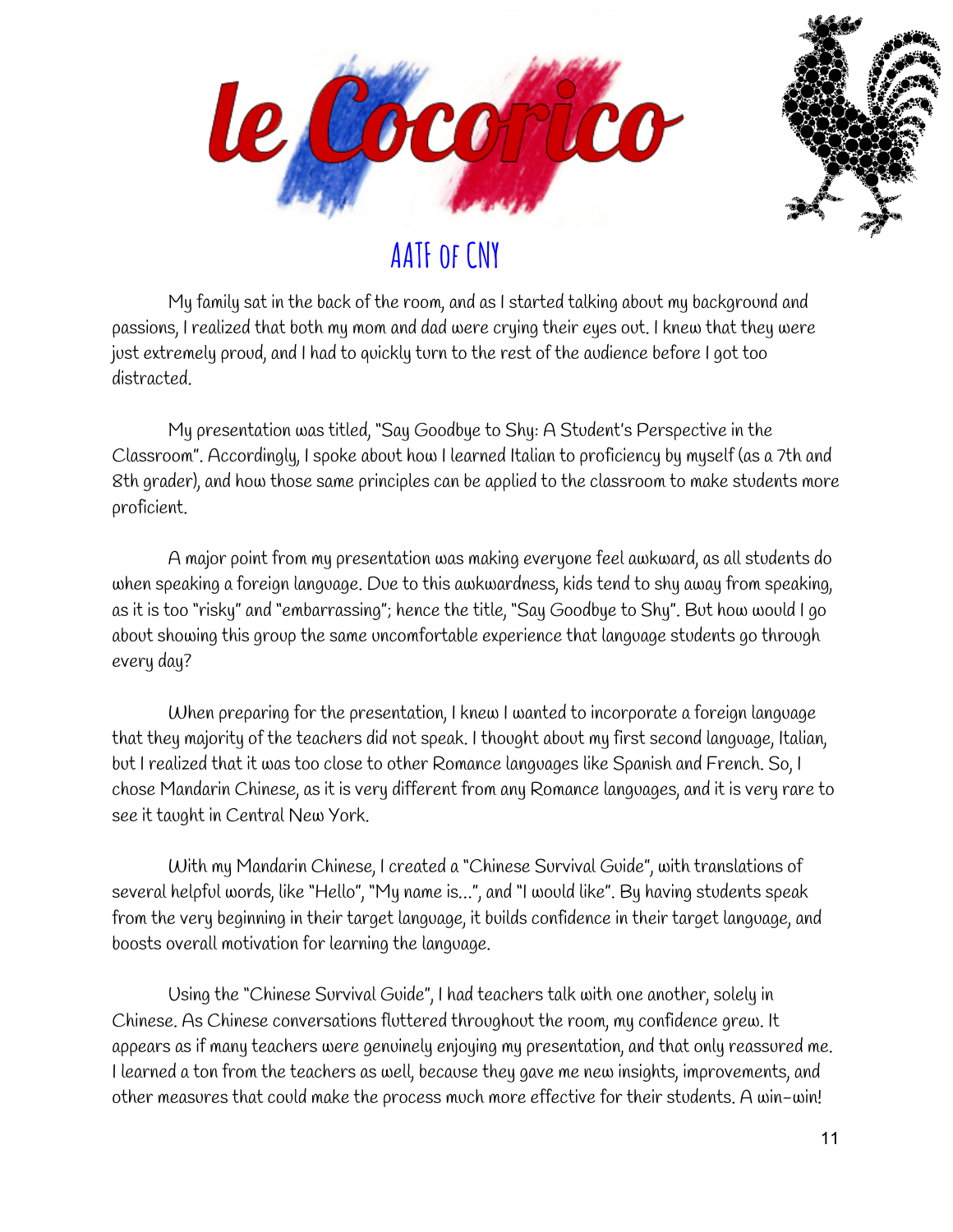



As the presentation went on, I became more loose, more confident, and more bold. My family, who were bulging out to me at the beginning, faded into the crowd as a whole. I talked about one of my favorite resources, Italki, and how it helps you find language partners for any language you want, anywhere you want!For example, if you wanted to find a French speaker from Nantes, France, I could guarantee that over thirty members of Italki would appear.

Next, I went on to discuss what I call the "Communicative Progression". My main approach to language learning is called the "Communicative Approach", so the progression deals with how to get students out of their shells and speak their target language. Starting with a friend, and ending with a native speaker, confidence and self-esteem is built each step of the way.

Finally, I featured another language "hack" that I call the "Cut and Consolidate", where the amount of vocab is reduced, in hopes that students will know the smaller group of words better. If a student has 65 words to memorize, some time and energy may be spent that may be unnecessary, with certain words, like "pedestrian", or "crosswalk". However, if 15 of these words are cut out, in favor of more useful terms like "train station", "ticket booth", and "round trip ticket", I believe that the new group of 50 would be much easier to remember and more relevant to the student.

Finally, the workshop was concluded with some question and answer with the audience. I talked about why I chose Italian as my foreign language, and the happy memories of people, the food, and culture that I have with the country. We also talked about what I planned to do with my languages, and future plans for college. I was happy to receive applause from the audience at the conclusion.

As I signed off on professional development sheets (my baby sister thought the teachers wanted my autograph), I talked with many of the teachers, and they thanked me for my work, and the insight I brought them within the hour. We talked about additional things I may do in the future, and some even wanted to track my progress in the language learning field. I also networked a little,and made several great connections with many that I am making inroads with today.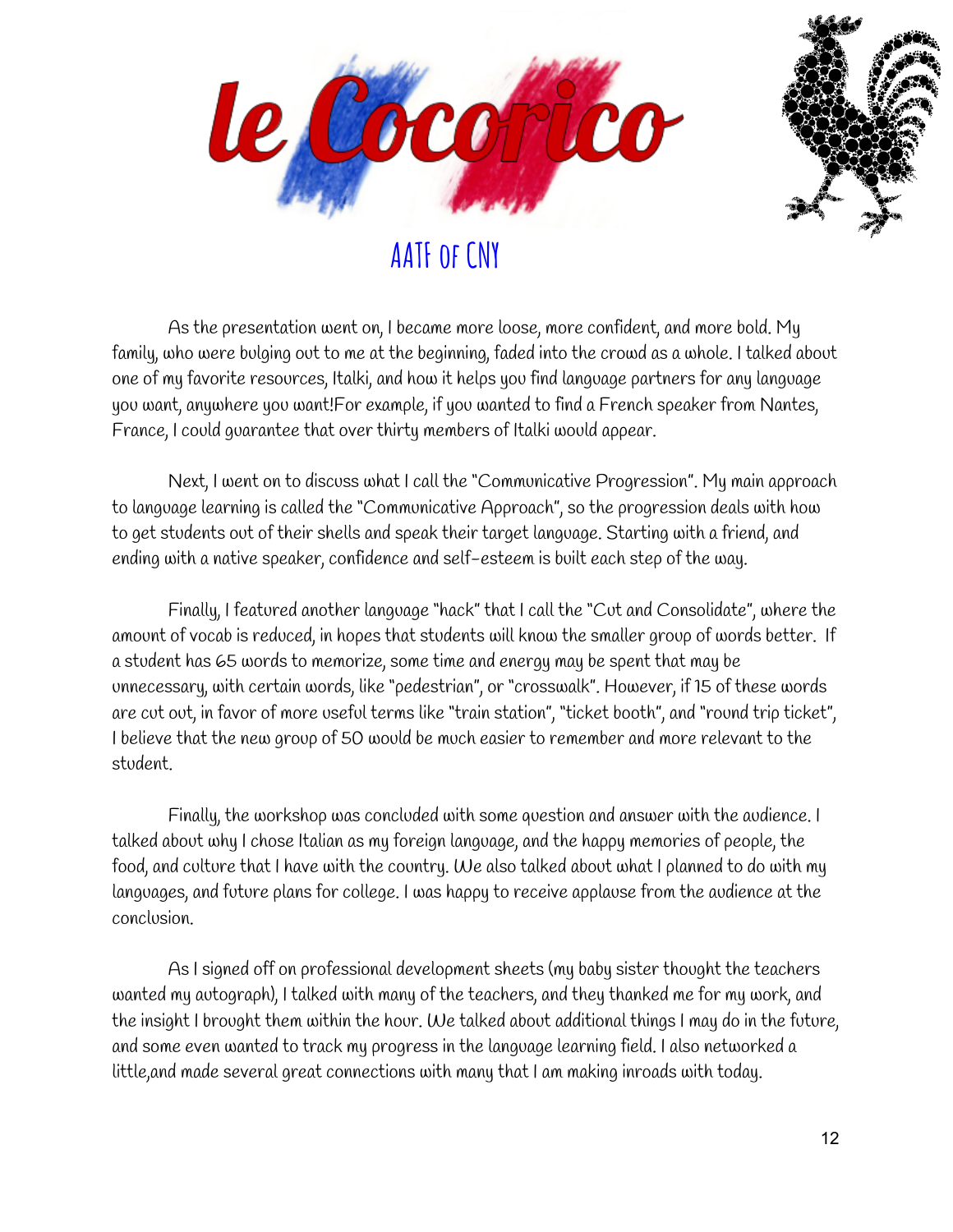



My family then approached me, and told me what I great job I had done. As we walked out, I was recognized as "the kid presenter" by many different teachers. It was the greatest feeling of the entire conference.

Without this experience, I would not have the same level of confidence that I have today. If I didn't present, I wouldn't have met the CEO of a fantastic language learning company, which I am now an advisor to for matters pertaining to the operations of the business. Without this exposure I wouldn't have the courage to present to a class of graduate students at the University of Indiana at Pennsylvania, which will be occuring in the spring.

And finally, with all the people I met and encountered, I would not have as much energy and enthusiasm that I have now for language learning and the foreign language profession.I was energized throughout the day, from the keynote speaker, to the congratulations I received from the many teachers who attended my presentation.

I would like to thank every single language teacher who read this article. Without your support, motivation, and enthusiasm for world culture and language, I would not be where I am today. Keep up the fantastic work, inside and outside the language classroom, and I hope to be back here at Le Cocorico very soon!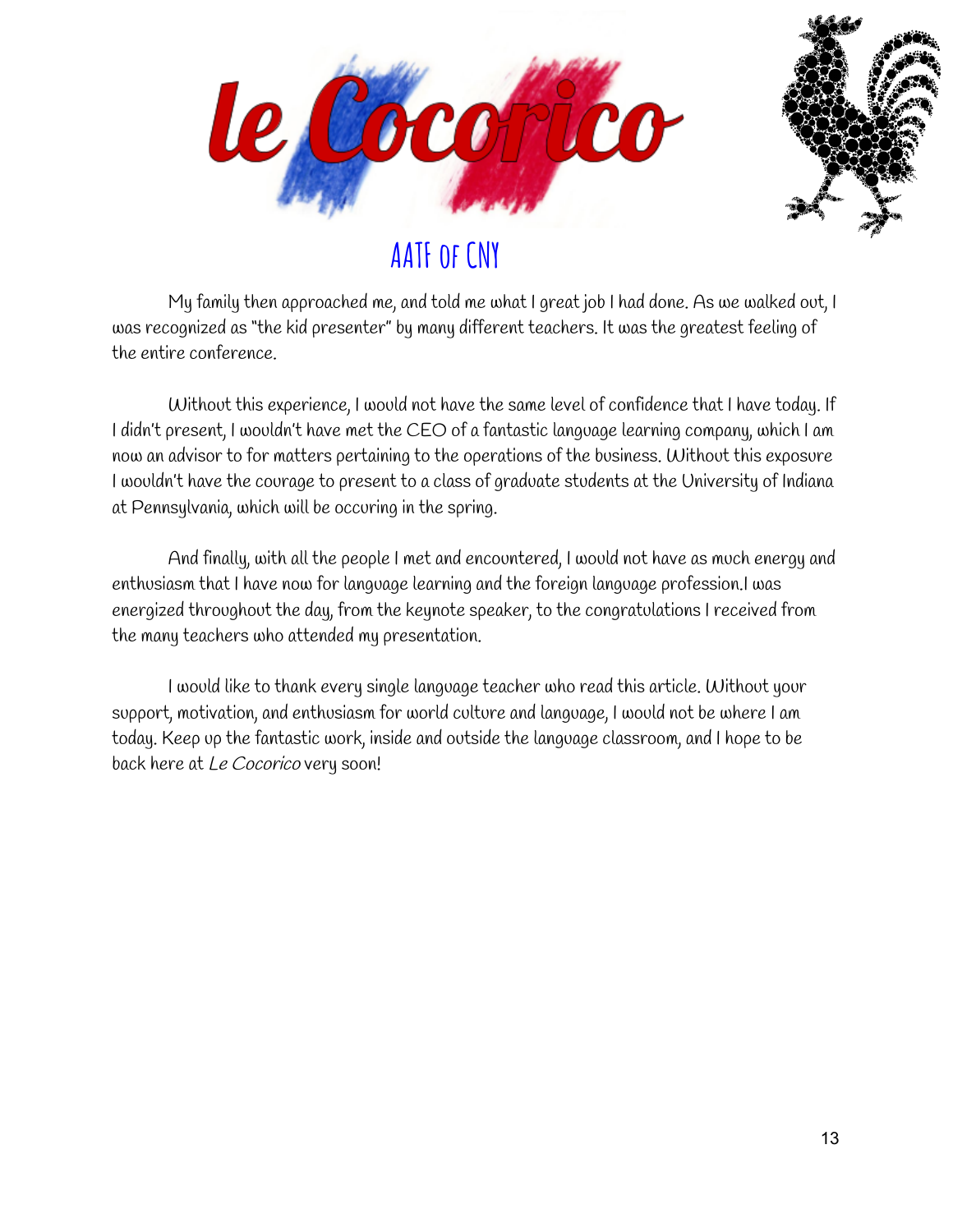



#### Visages

To meet some of the great teachers in our area AATF chapter, we like to feature members in this newsletter to introduce them and to highlight their accomplishments to our members. In this issue, <sup>I</sup> have been asked to highlight myself, to introduce myself to the readership.

My name is Elizabeth Ait Oumessaoud and this is my very first issue at Editor of Le Cocorico newsletter. I'm so excited to undertake this leadership role in our chapter and I look forward to the opportunity to piece together the great things that are going on in your classroom and in the surrounding communities.

I'm a French teacher at Vestal High School - my tenth year! I've loved every minute of those ten years, too! I teach grades 9-12, advise the French Club, coordinate the French Exchange program with le Lycee Raynouard in Brignoles, France, as well as head the Green and Gold chapter of The National Honor Society.

Both of my degrees are in French language and literature, Le Moyne College for my Bachelors (shout out to my fellow 'Phins!) and my Masters from SUNY Binghamton. While I started my college career in Biology, I couldn't have made a better decision than to switch to French my sophomore year at LMC. Here we are, 2018 and no regrets!

Cultural connectivity is very important to me and my family. I met my husband, Kous, while studying abroad in Tours, France. We couldn't communicate in English, so lucky for me, I had lots of practice in French! Being able to connect with someone from a different background, race, language, and religion allowed me to be become the person and teacher that I am today. We have a 4-year old son, Aksil, with whom we speak French pretty much exclusively. My family is a great example of how foreign language can make the world smaller and bring people together.

If you were to ask my son what mommy does, he would say, "Open people's minds and teach French." (Coached, much?! :p) When it comes to what I love to teach - geography and anything Francophone! Opening the world to my students is such a valuable experience for all involved.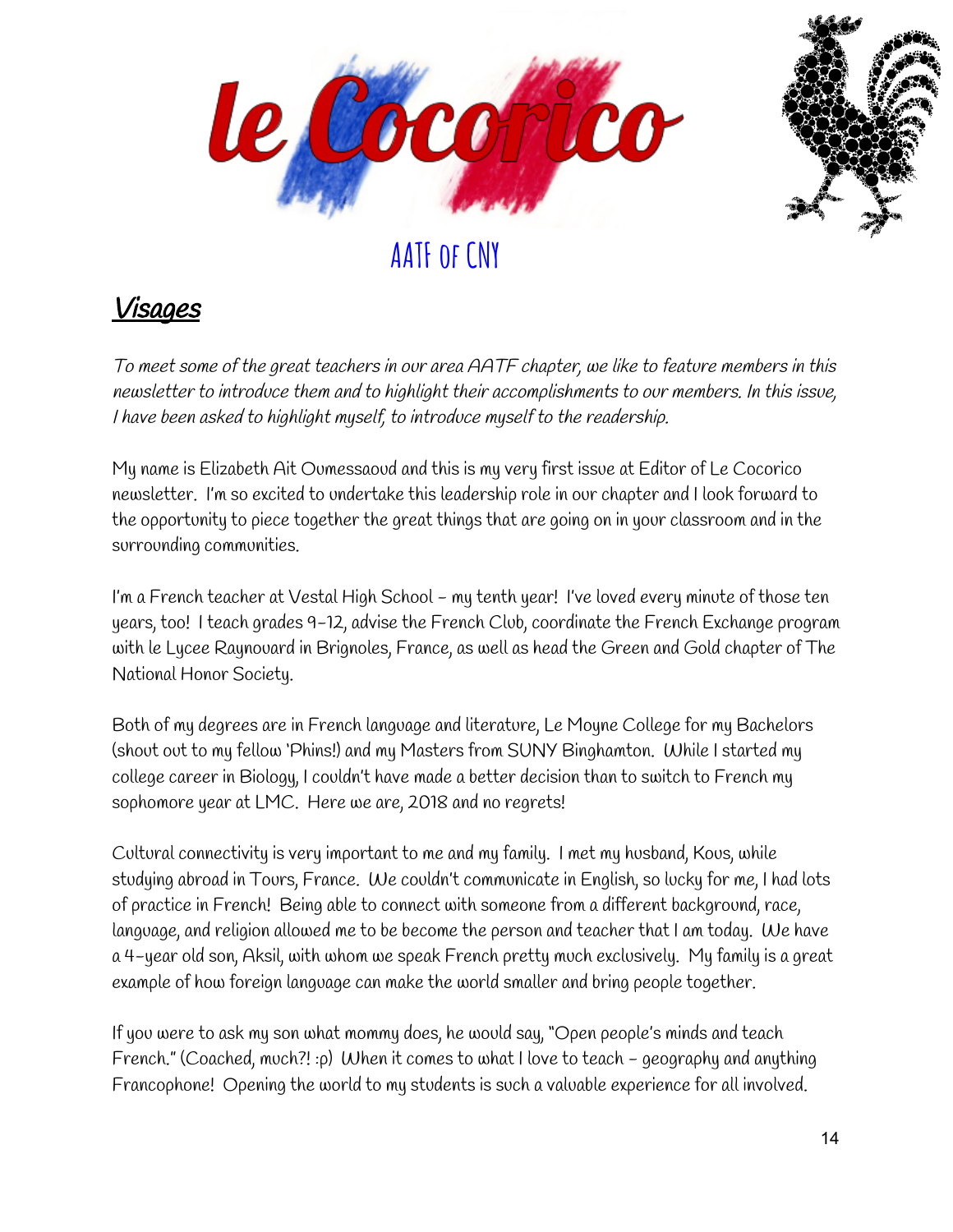



Vestal is part of the International Baccalaureate program, so I'm always incorporating skills and lessons that play to our school's vision and mission statement aligned with the IB program, which "aims to develop inquiring, knowledgeable and caring young people who help to create a better and more peaceful world through intercultural understanding and respect." I love being a French teacher and IB enriches my craft!

This March, I'll be traveling to France for a 2-week homestay in Brignoles. My favorite part of traveling would be when the students see the Eiffel Tower for the first time. It seems cliche, but the way their faces light up makes me so happy!

Some of my other favorites:

French dessert: Mille-feuille French city: Tours French music: Big Flo et Oli, Louane, Maitre Gims, there are so many! French movie: Bataille d'Algers French word: Depends on who you ask - I'd say alors, my students would say n'est-ce pas?!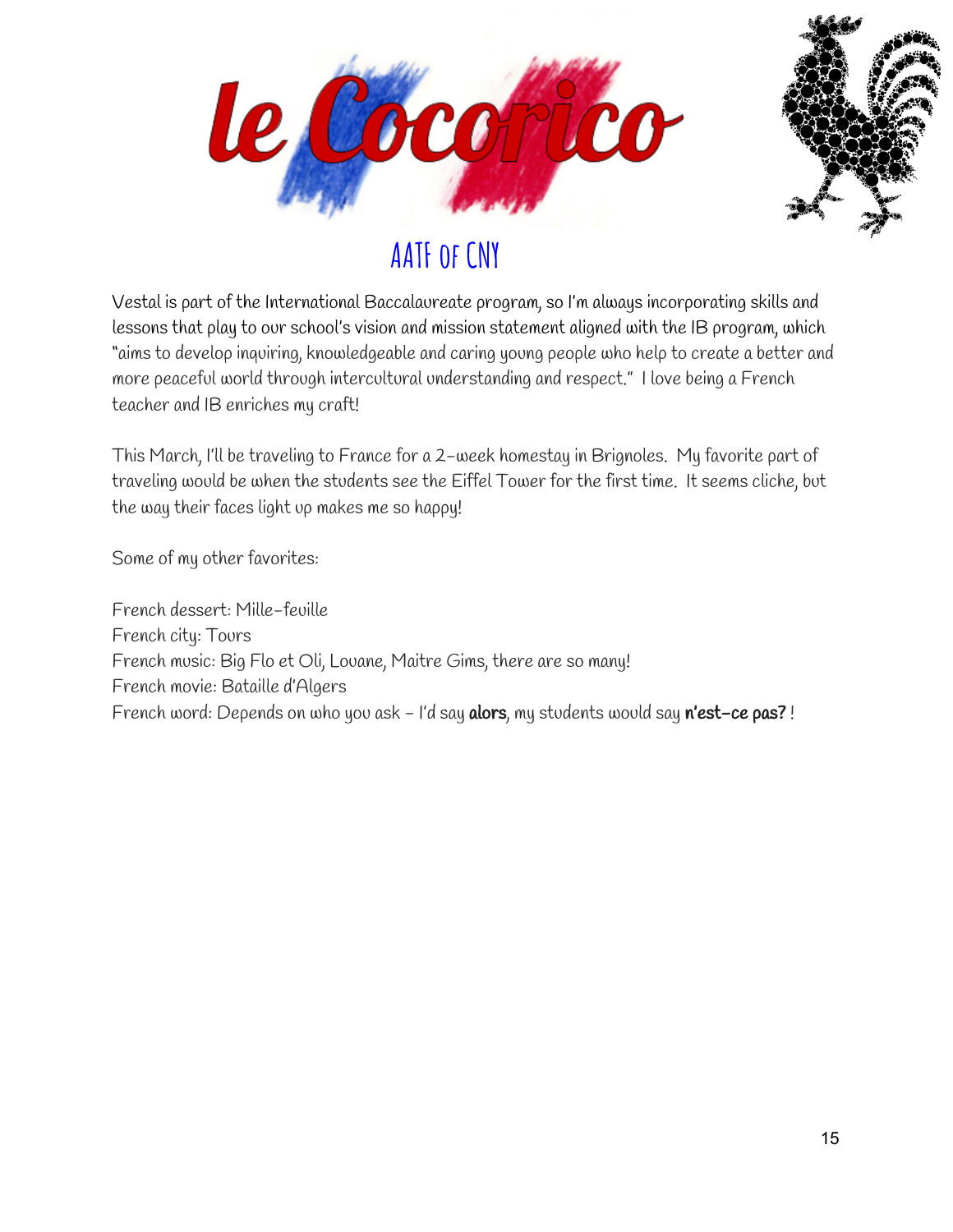



| <u> Calendar of Events - Printemps 2018</u> |                                                 |
|---------------------------------------------|-------------------------------------------------|
| February 24 - March 25                      | Le Grand Concours<br>Grades 7-12 (levels 01-05) |
| March 28                                    | Film Night - Comme un Chef                      |
| March $5 - 11$                              | National Foreign Language Week                  |
| April 1                                     | <b>AATF</b> of CNY Scholarship Deadline         |
| April 14                                    | <b>AATF of CNY Spring Workshop</b>              |
| May                                         | <b>LECNY Spring Celebration</b>                 |
| $Joly$ 18 – 21                              | <b>AATF</b> Convention - Martinique             |